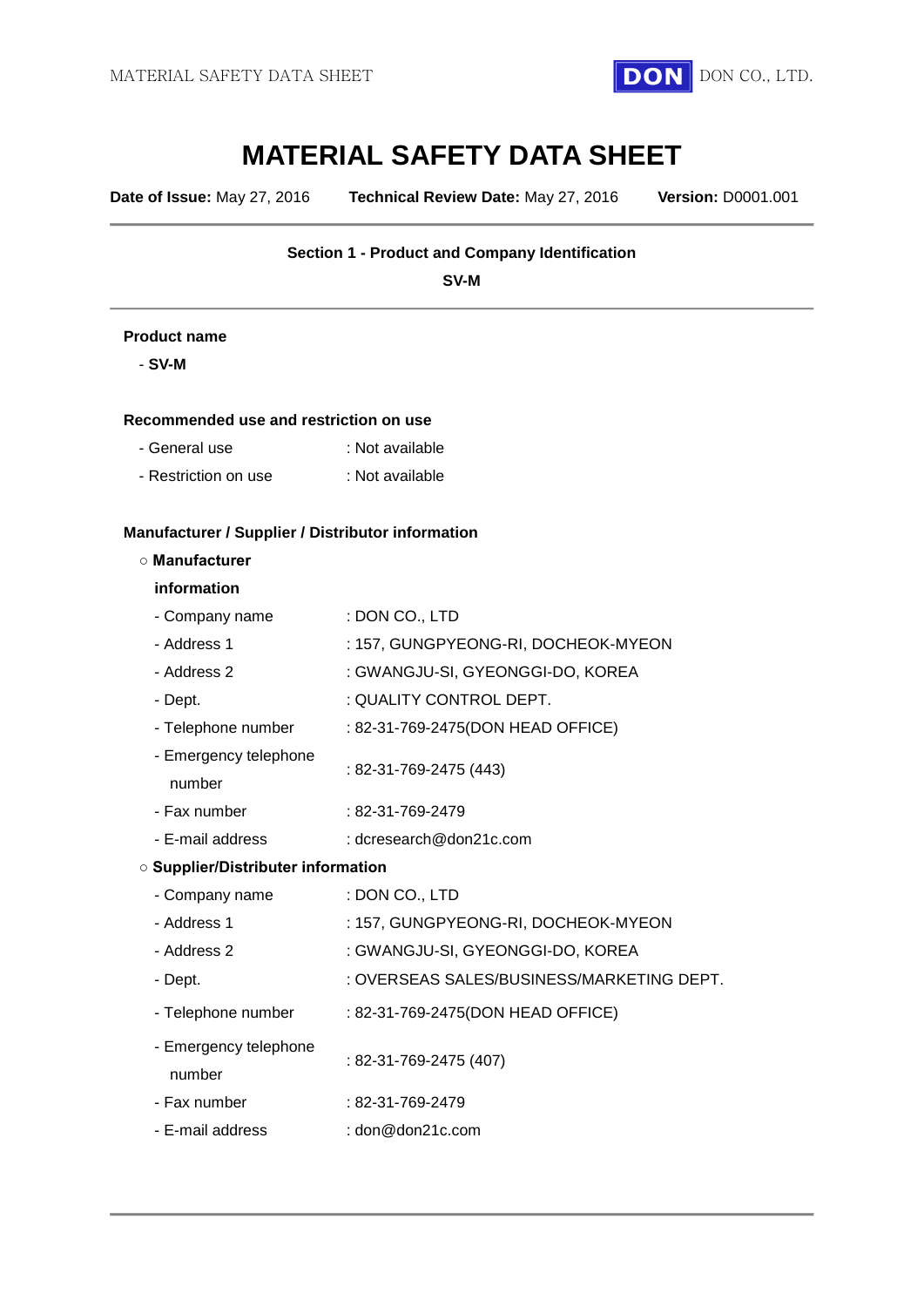

**Section 2 - Hazards Identification, Including Emergency Overview**

**SV-M**

| <b>Classification of the substance or mixture</b>      |                                                                       |  |  |  |  |
|--------------------------------------------------------|-----------------------------------------------------------------------|--|--|--|--|
|                                                        | Classification according to Regulation (EC) No 1272/2008 [EU-GHS/CLP] |  |  |  |  |
| SKIN IRRITATION (CATEGORY 2)                           |                                                                       |  |  |  |  |
| EYE IRRITATION (CATEGORY 2)                            |                                                                       |  |  |  |  |
|                                                        | SPECIFIC TARGET ORGAN TOXICITY - SINGLE EXPOSURE (CATEGORY 3)         |  |  |  |  |
|                                                        | Classification according to EU Directives 67/548/EEC or 1999/45/EC    |  |  |  |  |
| IRRITATING TO EYES, RESPIRATORY SYSTEM AND SKIN.       |                                                                       |  |  |  |  |
| <b>Label elements</b>                                  |                                                                       |  |  |  |  |
| Labelling according Regulation (EC) No 1272/2008 [CLP] |                                                                       |  |  |  |  |
| <b>PICTOGRAM</b>                                       |                                                                       |  |  |  |  |
|                                                        |                                                                       |  |  |  |  |
| <b>SIGNAL WORD</b>                                     | <b>WARNING</b>                                                        |  |  |  |  |
| HAZARD STATEMENT(S)                                    |                                                                       |  |  |  |  |
| H315                                                   | CAUSES SKIN IRRITATION.                                               |  |  |  |  |
| H319                                                   | CAUSES SERIOUS EYE IRRITATION.                                        |  |  |  |  |
| H335                                                   | MAY CAUSE RESPIRATORY IRRITATION.                                     |  |  |  |  |
| PRECAUTIONARY STATEMENT(S)                             |                                                                       |  |  |  |  |
| P <sub>261</sub>                                       | AVOID BREATHING DUST.                                                 |  |  |  |  |
| P305 + P351 + P338                                     | IF IN EYES: RINSE CAUTIOUSLY WITH WATER FOR                           |  |  |  |  |
|                                                        | SEVERAL MINUTES. REMOVE CONTACT LENSES, IF                            |  |  |  |  |
|                                                        | PRESENT AND EASY TO DO. CONTINUE RINSING.                             |  |  |  |  |
| SUPPLEMENTAL HAZARD                                    | <b>NONE</b>                                                           |  |  |  |  |
| <b>STATEMENTS</b>                                      |                                                                       |  |  |  |  |
| According to European Directive 67/548/EEC as amended. |                                                                       |  |  |  |  |
| HAZARD SYMBOL(S)                                       |                                                                       |  |  |  |  |
| R-PHRASE(S)                                            |                                                                       |  |  |  |  |
| R36/37/38                                              | IRRITATING TO EYES, RESPIRATORY SYSTEM AND SKIN.                      |  |  |  |  |
| S-PHRASE(S)                                            |                                                                       |  |  |  |  |
| S <sub>26</sub>                                        | IN CASE OF CONTACT WITH EYES, RINSE IMMEDIATELY                       |  |  |  |  |
| <b>WITH PLENTY OF</b>                                  |                                                                       |  |  |  |  |
|                                                        | WATER AND SEEK MEDICAL ADVICE.                                        |  |  |  |  |
| S36                                                    | WEAR SUITABLE PROTECTIVE CLOTHING.                                    |  |  |  |  |
| Other hazards - NONE                                   |                                                                       |  |  |  |  |

# **Section 3 - Composition/Information on Ingredients**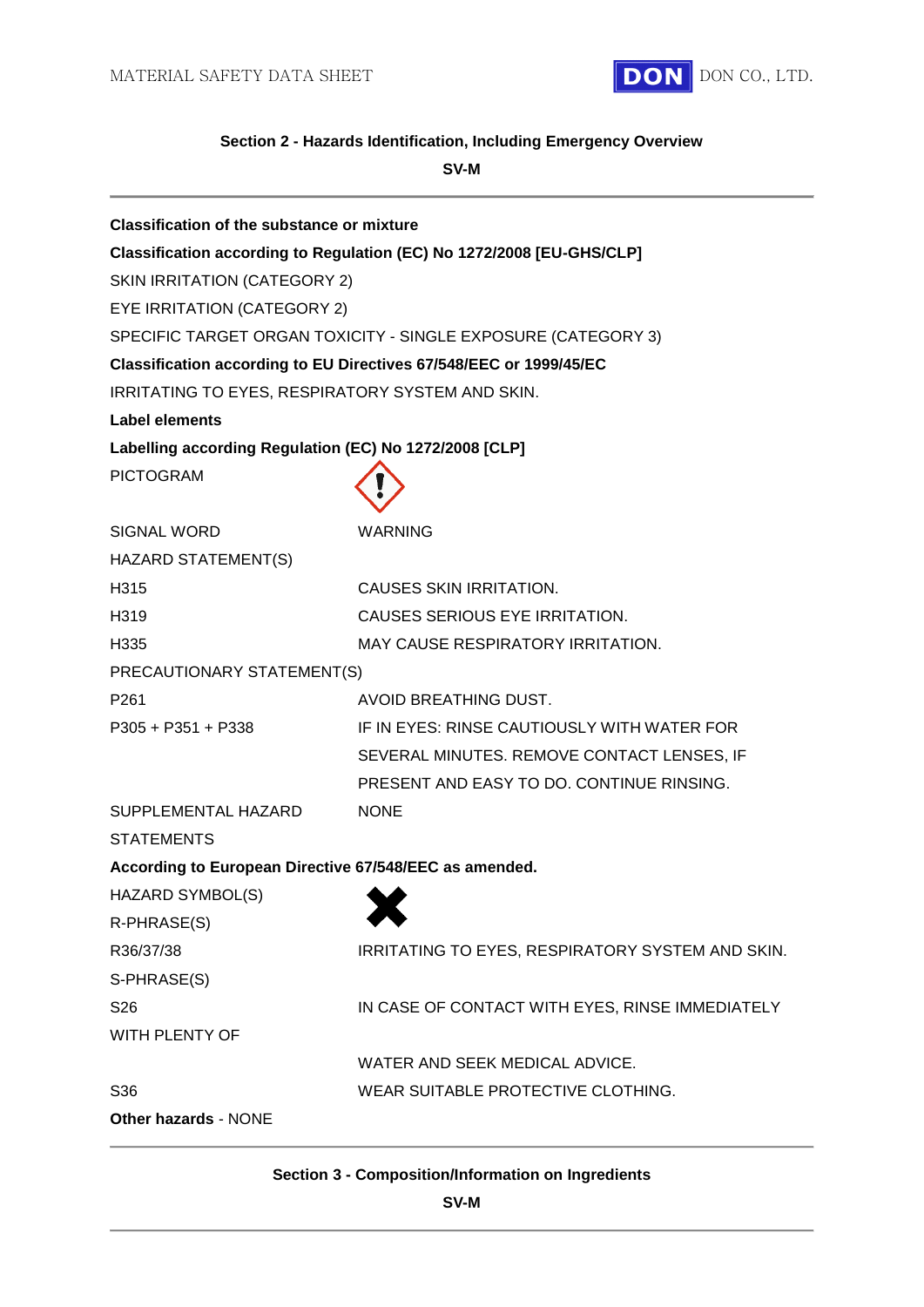

# **Ingredient Name: SV-M**

**General Description:** SOLID

| Name               | %    | <b>CAS NB</b> | Molarcular  |
|--------------------|------|---------------|-------------|
| Magnesium fluoride | 99.9 | 7783-40-6     | 62.30 g/mol |

# **Section 4 - First Aid Measures**

**SV-M**

#### **Description of first aid measures**

# **General advice**

CONSULT A PHYSICIAN. SHOW THIS SAFETY DATA SHEET TO THE DOCTOR IN

# ATTENDANCE.

#### **If inhaled**

IF BREATHED IN, MOVE PERSON INTO FRESH AIR. IF NOT BREATHING, GIVE ARTIFICIAL RESPIRATION. CONSULT A PHYSICIAN.

#### **In case of skin contact**

WASH OFF WITH SOAP AND PLENTY OF WATER. CONSULT A PHYSICIAN.

#### **In case of eye contact**

RINSE THOROUGHLY WITH PLENTY OF WATER FOR AT LEAST 15 MINUTES AND CONSULT A PHYSICIAN.

#### **If swallowed**

NEVER GIVE ANYTHING BY MOUTH TO AN UNCONSCIOUS PERSON. RINSE MOUTH WITH WATER. CONSULT A PHYSICIAN.

# **Most important symptoms and effects, both acute and delayed**

SALIVATION, NAUSEA, VOMITING, FEVER

**Indication of any immediate medical attention and special treatment needed**

NO DATA AVAILABLE

# **Section 5 - Fire Fighting Measures**

#### **SV-M**

**Extinguishing media**

**Suitable extinguishing media**

USE WATER SPRAY, ALCOHOL-RESISTANT FOAM, DRY CHEMICAL OR CARBON DIOXIDE.

**Special hazards arising from the substance or mixture**

HYDROGEN FLUORIDE, MAGNESIUM OXIDE

**Advice for firefighters**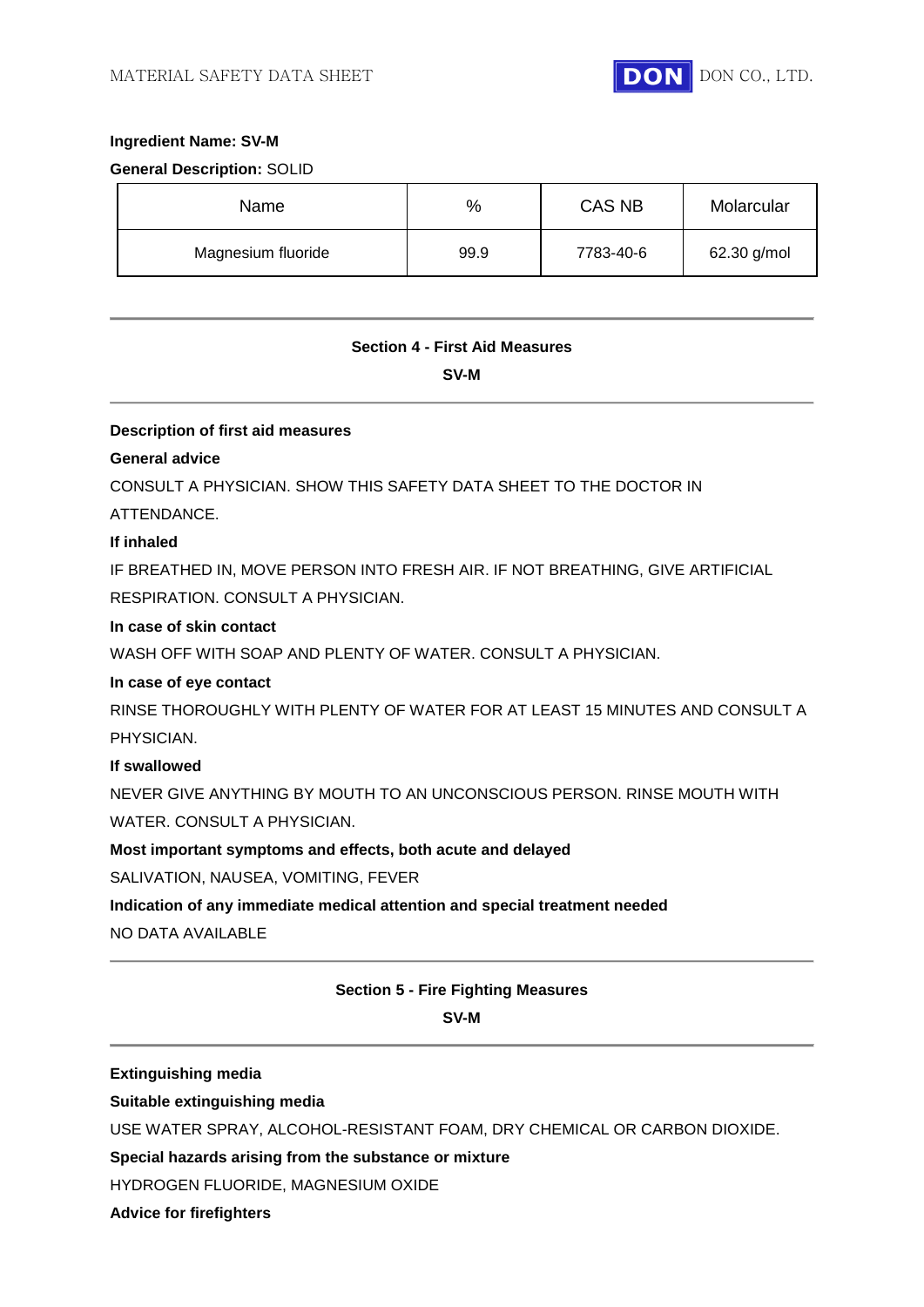

WEAR SELF CONTAINED BREATHING APPARATUS FOR FIRE FIGHTING IF NECESSARY.

# **Further information**

NO DATA AVAILABLE

# **Section 6 - Accidental Release Measures**

**SV-M**

# **Personal precautions, protective equipment and emergency procedures**

USE PERSONAL PROTECTIVE EQUIPMENT. AVOID DUST FORMATION. AVOID BREATHING VAPORS, MIST OR GAS. ENSURE ADEQUATE VENTILATION. EVACUATE PERSONNEL TO SAFE AREAS. AVOID BREATHING DUST.

#### **Environmental precautions**

DO NOT LET PRODUCT ENTER DRAINS.

# **Methods and materials for containment and cleaning up**

PICK UP AND ARRANGE DISPOSAL WITHOUT CREATING DUST. SWEEP UP AND SHOVEL. KEEP IN SUITABLE, CLOSED CONTAINERS FOR DISPOSAL.

# **Reference to other sections**

FOR DISPOSAL SEE SECTION 13.

# **Section 7 - Handling and Storage**

**SV-M**

#### **Precautions for safe handling**

AVOID CONTACT WITH SKIN AND EYES. AVOID FORMATION OF DUST AND AEROSOLS.

PROVIDE APPROPRIATE EXHAUST VENTILATION AT PLACES WHERE DUST IS

FORMED.NORMAL MEASURES FOR PREVENTIVE FIRE PROTECTION.

#### **Conditions for safe storage, including any incompatibilities**

STORE IN COOL PLACE. KEEP CONTAINER TIGHTLY CLOSED IN A DRY AND WELL-

VENTILATED PLACE.

#### **Specific end uses**

NO DATA AVAILABLE

# **Section 8 - Exposure Controls & Personal Protection**

**SV-M**

#### **Control parameters**

**Components with workplace control parameters**

**Exposure controls**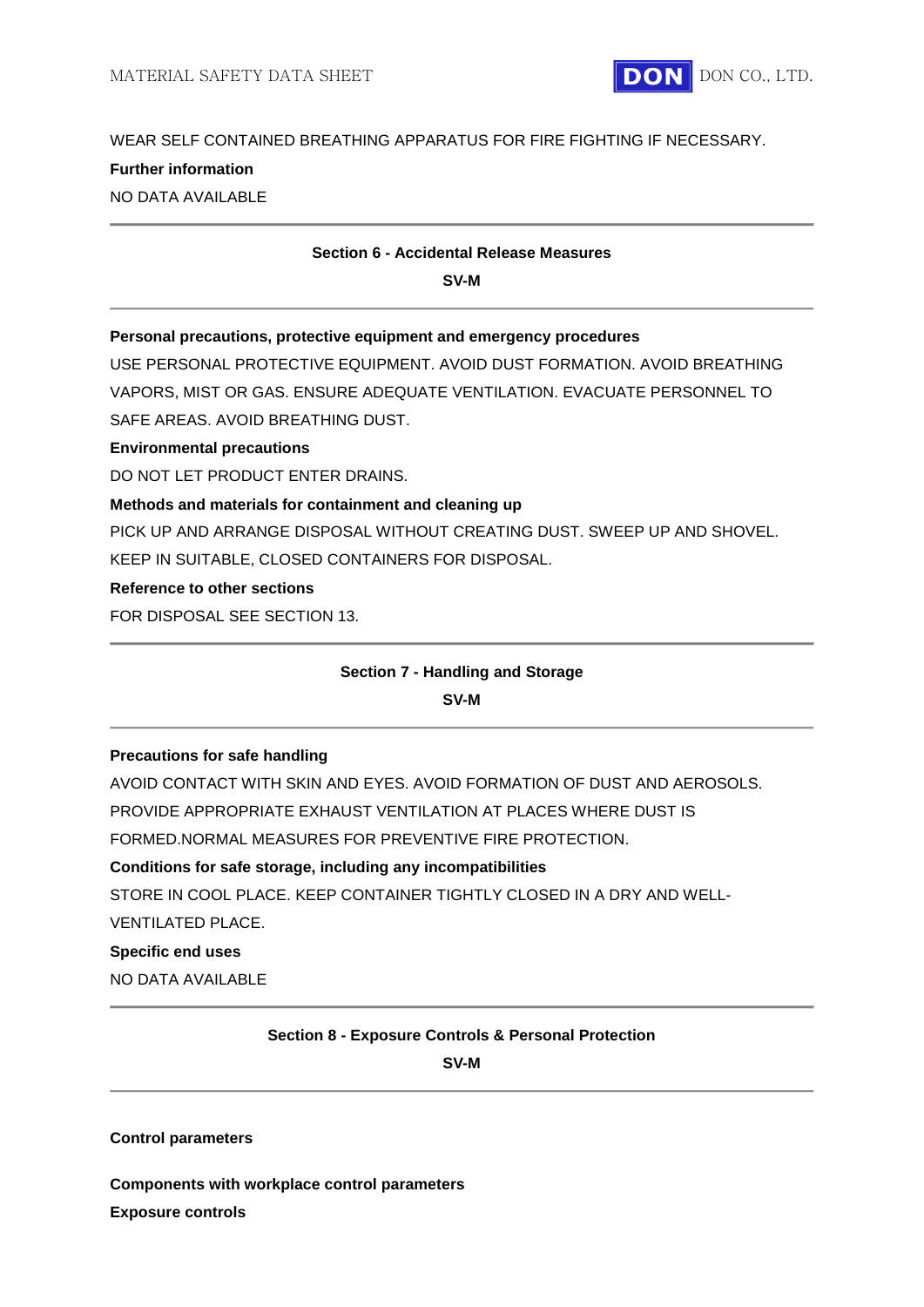# **Appropriate engineering controls**

HANDLE IN ACCORDANCE WITH GOOD INDUSTRIAL HYGIENE AND SAFETY PRACTICE. WASH HANDS BEFORE BREAKS AND AT THE END OF WORKDAY.

#### **Personal protective equipment**

# **Eye/face protection**

SAFETY GLASSES WITH SIDE-SHIELDS CONFORMING TO EN166 USE EQUIPMENT FOR EYE PROTECTION TESTED AND APPROVED UNDER APPROPRIATE GOVERNMENT STANDARDS SUCH AS NIOSH (US) OR EN 166(EU).

#### **Skin protection**

HANDLE WITH GLOVES. GLOVES MUST BE INSPECTED PRIOR TO USE. USE PROPER GLOVE REMOVAL TECHNIQUE (WITHOUT TOUCHING GLOVE'S OUTER SURFACE) TO AVOID SKIN CONTACT WITH THIS PRODUCT. DISPOSE OF CONTAMINATED GLOVES AFTER USE IN ACCORDANCE WITH APPLICABLE LAWS AND GOOD LABORATORY PRACTICES. WASH AND DRY HANDS.

THE SELECTED PROTECTIVE GLOVES HAVE TO SATISFY THE SPECIFICATIONS OF EU DIRECTIVE 89/686/EEC AND THE STANDARD EN 374 DERIVED FROM IT.

# **Body Protection**

IMPERVIOUS CLOTHING, THE TYPE OF PROTECTIVE EQUIPMENT MUST BE SELECTED ACCORDING TO THE CONCENTRATION AND AMOUNT OF THE DANGEROUS SUBSTANCE AT THE SPECIFIC WORKPLACE.

#### **Respiratory protection**

FOR NUISANCE EXPOSURES USE TYPE P95 (US) OR TYPE P1 (EU EN 143) PARTICLE RESPIRATOR.FOR HIGHER LEVEL PROTECTION USE TYPE OV/AG/P99 (US) OR TYPE ABEK-P2 (EU EN 143) RESPIRATOR CARTRIDGES. USE RESPIRATORS AND COMPONENTS TESTED AND APPROVED UNDER APPROPRIATE GOVERNMENT STANDARDS SUCH AS NIOSH (US) OR CEN (EU).

| <b>Section 9 - Physical &amp; Chemical Properties</b> |  |  |
|-------------------------------------------------------|--|--|
|-------------------------------------------------------|--|--|

#### **SV-M**

**Physical State:** SOLID **Color:** COLORLESS TO WHITE **Odour:** ODORLESS **Viscosity:** NO DATA AVAILABLE **Boiling Point:** 1,266 C **Flash Point:** NO DATA AVAILABLE **Vapor Density (Air=1):** N/P **Specific Gravity:** 3.13 g/mL at 25 °C **Solubility in Water:** INSOLUBILITY IN WATER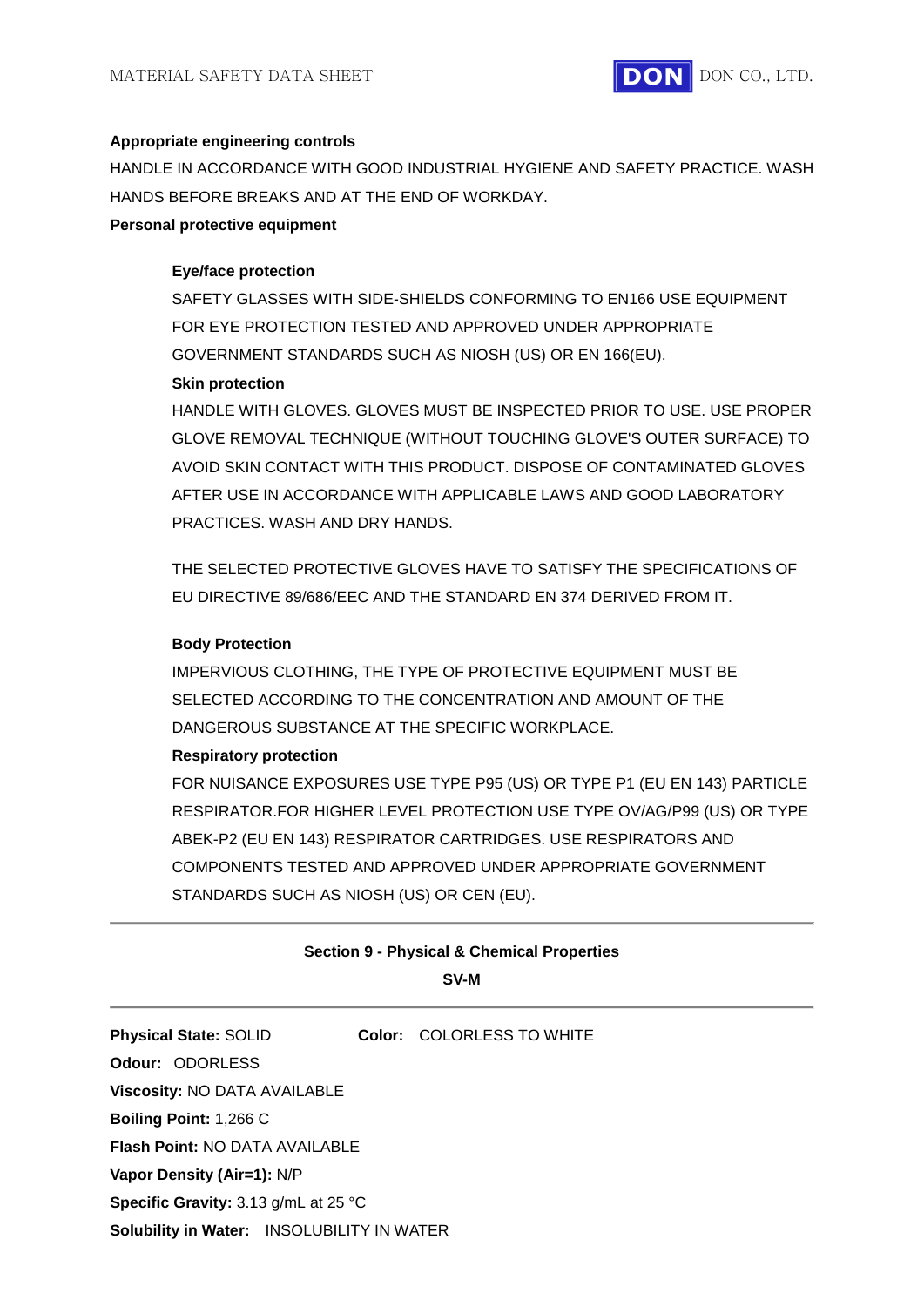**Information on toxicological effects**

**Acute toxicity**



# **Section 10 - Stability & Reactivity Data SV-M**

**Reactivity** NO DATA AVAILABLE **Chemical stability** NO DATA AVAILABLE **Possibility of hazardous reactions** NO DATA AVAILABLE **Conditions to avoid** NO DATA AVAILABLE **Incompatible materials** STRONG OXIDIZING AGENTS, STRONG ACIDS, **Hazardous decomposition products** OTHER DECOMPOSITION PRODUCTS - NO DATA AVAILABLE

### **Section 11 - Toxicological Information**

**SV-M**

NO DATA AVAILABLE **Skin corrosion/irritation** NO DATA AVAILABLE **Serious eye damage/eye irritation** NO DATA AVAILABLE **Respiratory or skin sensitisation** NO DATA AVAILABLE **Germ cell mutagenicity** NO DATA AVAILABLE **Carcinogenicity** THIS PRODUCT IS OR CONTAINS A COMPONENT THAT IS NOT CLASSIFIABLE AS TO ITS CARCINOGENICITY BASED ON ITS IARC, ACGIH, NTP, OR EPA CLASSIFICATION. IARC: 3 - GROUP 3: NOT CLASSIFIABLE AS TO ITS CARCINOGENICITY TO HUMANS (MAGNESIUM FLUORIDE) **Reproductive toxicity** NO DATA AVAILABLE **Specific target organ toxicity - single exposure**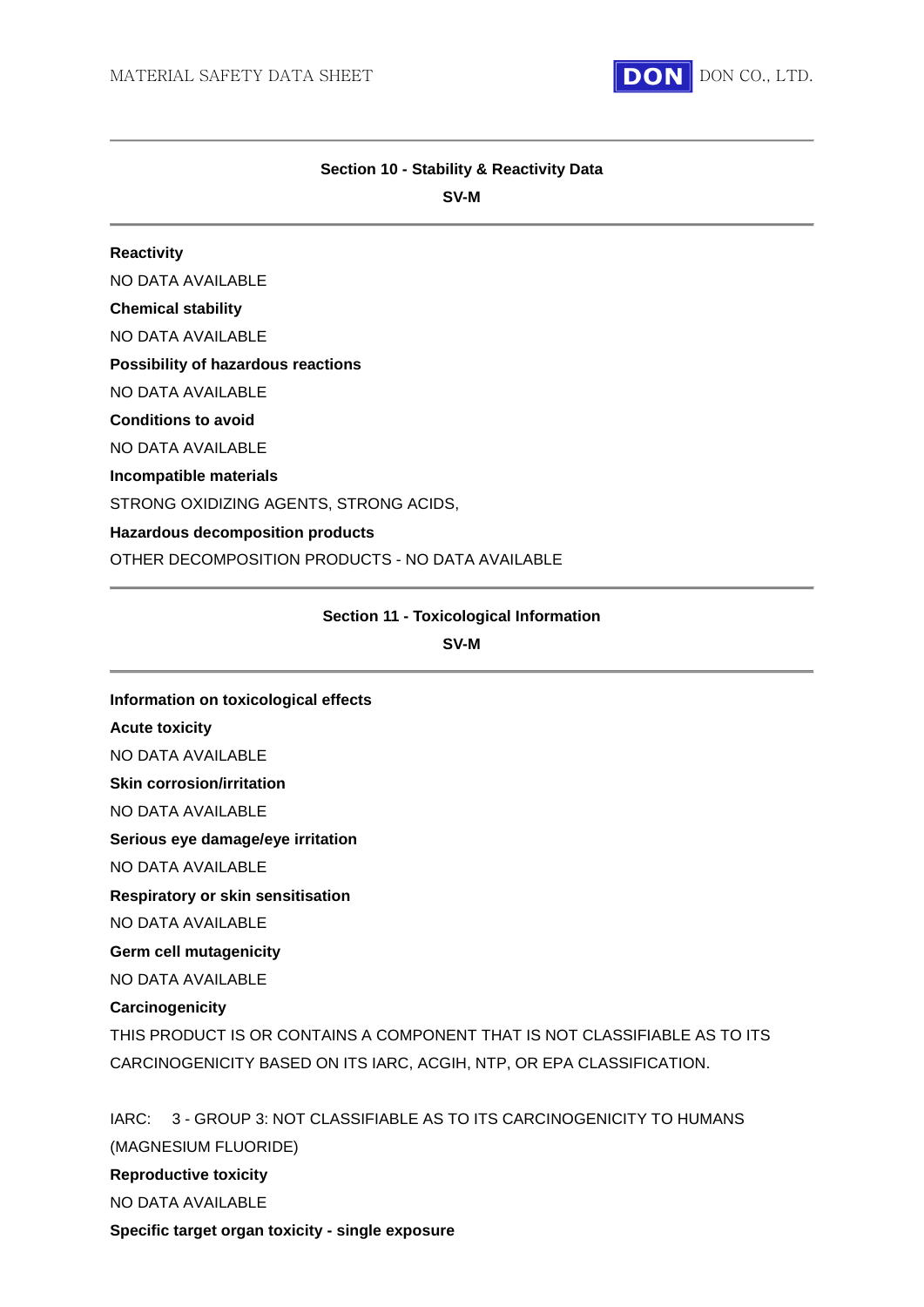

#### NO DATA AVAILABLE

#### **Specific target organ toxicity - repeated exposure**

NO DATA AVAILABLE

#### **Aspiration hazard**

NO DATA AVAILABLE

**Potential health effects**

| <b>Inhalation</b> | MAY BE HARMFUL IF INHALED. MAY CAUSE RESPIRATORY |
|-------------------|--------------------------------------------------|
|                   | TRACT IRRITATION.                                |
| Ingestion         | MAY BE HARMFUL IF SWALLOWED.                     |
| Skin              | MAY BE HARMFUL IF ABSORBED THROUGH SKIN. MAY     |

CAUSE SKIN IRRITATION.

**Eyes** MAY CAUSE EYE IRRITATION.

#### **Signs and Symptoms of Exposure**

SALIVATION, NAUSEA, VOMITING, FEVER

#### **Additional Information**

RTECS: OM3325000

#### **Section 12 - Ecological Information & Environmental Information**

**SV-M**

# **Toxicity** NO DATA AVAILABLE **Persistence and degradability** NOT APPLICABLE **Bioaccumulative potential** NO DATA AVAILABLE **Mobility in soil** NO DATA AVAILABLE **Results of PBT and vPvB assessment** NO DATA AVAILABLE **Other adverse effects**

NO DATA AVAILABLE

#### **Section 13 - Disposal Considerations**

**SV-M**

#### **Waste treatment methods**

#### **Product**

OFFER SURPLUS AND NON-RECYCLABLE SOLUTIONS TO A LICENSED DISPOSAL COMPANY. CONTACT A LICENSED PROFESSIONAL WASTE DISPOSAL SERVICE TO DISPOSE OF THIS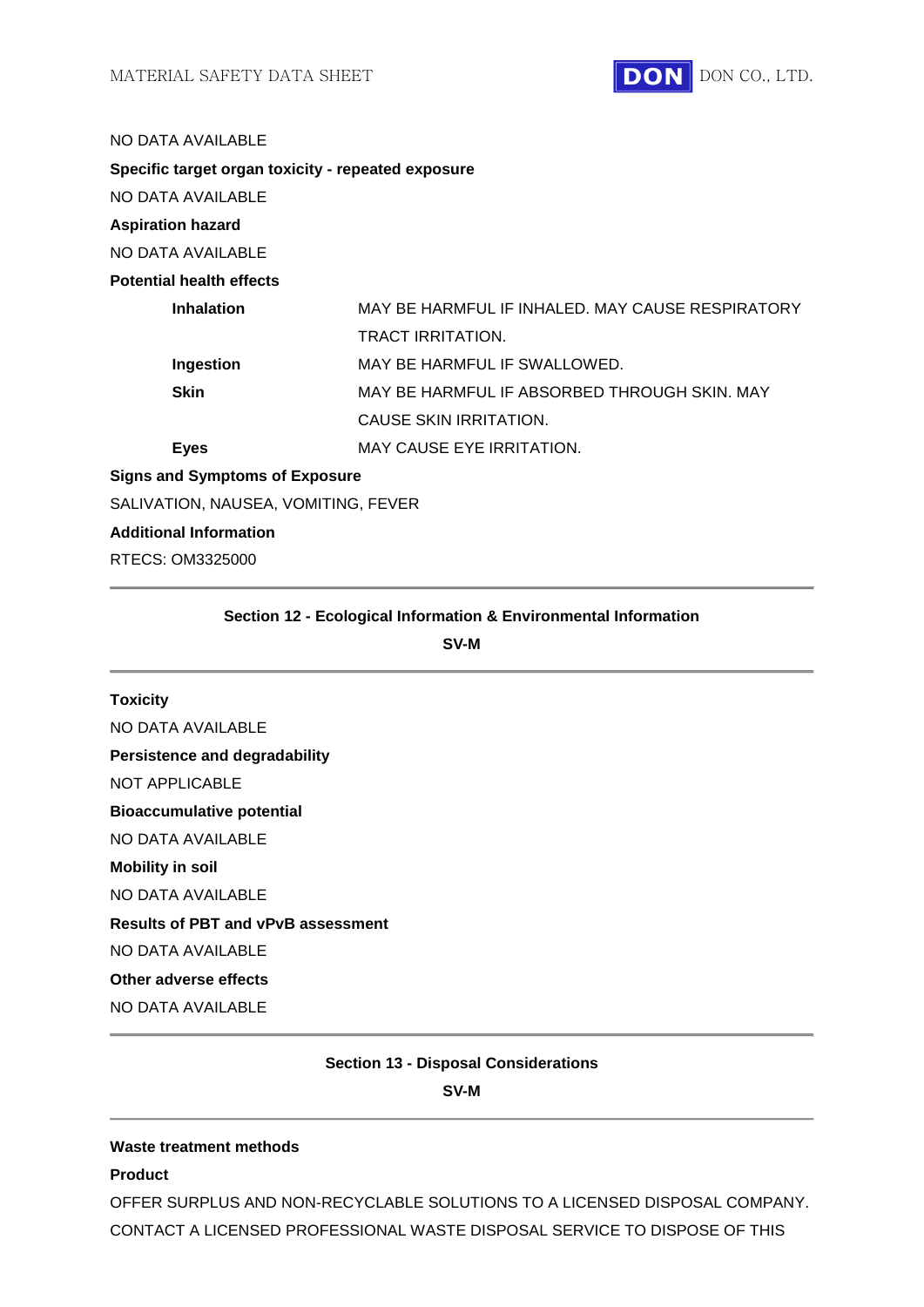

# MATERIAL. DISSOLVE OR MIX THE MATERIAL WITH A COMBUSTIBLE SOLVENT AND BURN IN A CHEMICAL INCINERATOR EQUIPPED WITH AN AFTERBURNER AND SCRUBBER.

# **Contaminated packaging**

DISPOSE OF AS UNUSED PRODUCT.

| <b>Section 14 - MSDS Transport Information</b> |                     |                                   |         |  |  |
|------------------------------------------------|---------------------|-----------------------------------|---------|--|--|
| SV-M                                           |                     |                                   |         |  |  |
| <b>UN number</b>                               |                     |                                   |         |  |  |
| ADR/RID: -                                     |                     | IMDG: -                           | IATA: - |  |  |
| UN proper shipping name                        |                     |                                   |         |  |  |
| ADR/RID:                                       | NOT DANGEROUS GOODS |                                   |         |  |  |
| IMDG:                                          | NOT DANGEROUS GOODS |                                   |         |  |  |
| IATA:                                          | NOT DANGEROUS GOODS |                                   |         |  |  |
| <b>Transport hazard class(es)</b>              |                     |                                   |         |  |  |
| ADR/RID: -                                     |                     | IMDG: -                           | IATA: - |  |  |
| Packaging group                                |                     |                                   |         |  |  |
| ADR/RID: -                                     |                     | IMDG: -                           | IATA: - |  |  |
| <b>Environmental hazards</b>                   |                     |                                   |         |  |  |
| ADR/RID: NO                                    |                     | IMDG MARINE POLLUTANT:NO IATA: NO |         |  |  |
| <b>Special precautions for user</b>            |                     |                                   |         |  |  |
| NO DATA AVAILABLE                              |                     |                                   |         |  |  |

# **Section 15 - Regulatory Information SV-M**

THIS SAFETY DATASHEET COMPLIES WITH THE REQUIREMENTS OF REGULATION (EC) NO. 1907/2006.

**Safety, health and environmental regulations/legislation specific for the substance or mixture** NO DATA AVAILABLE

**Chemical Safety Assessment**

NO DATA AVAILABLE

### **Section 16 - Other Information**

**SV-M**

### **Reference**

- THE INFORMATION CONTAINED HEREIN IS BELIEVED TO BE ACCURATE. IT IS PROVIDED INDEPENDENTLY OF ANY SALE OF THE PRODUCT FOR PURPOSE OF HAZARD